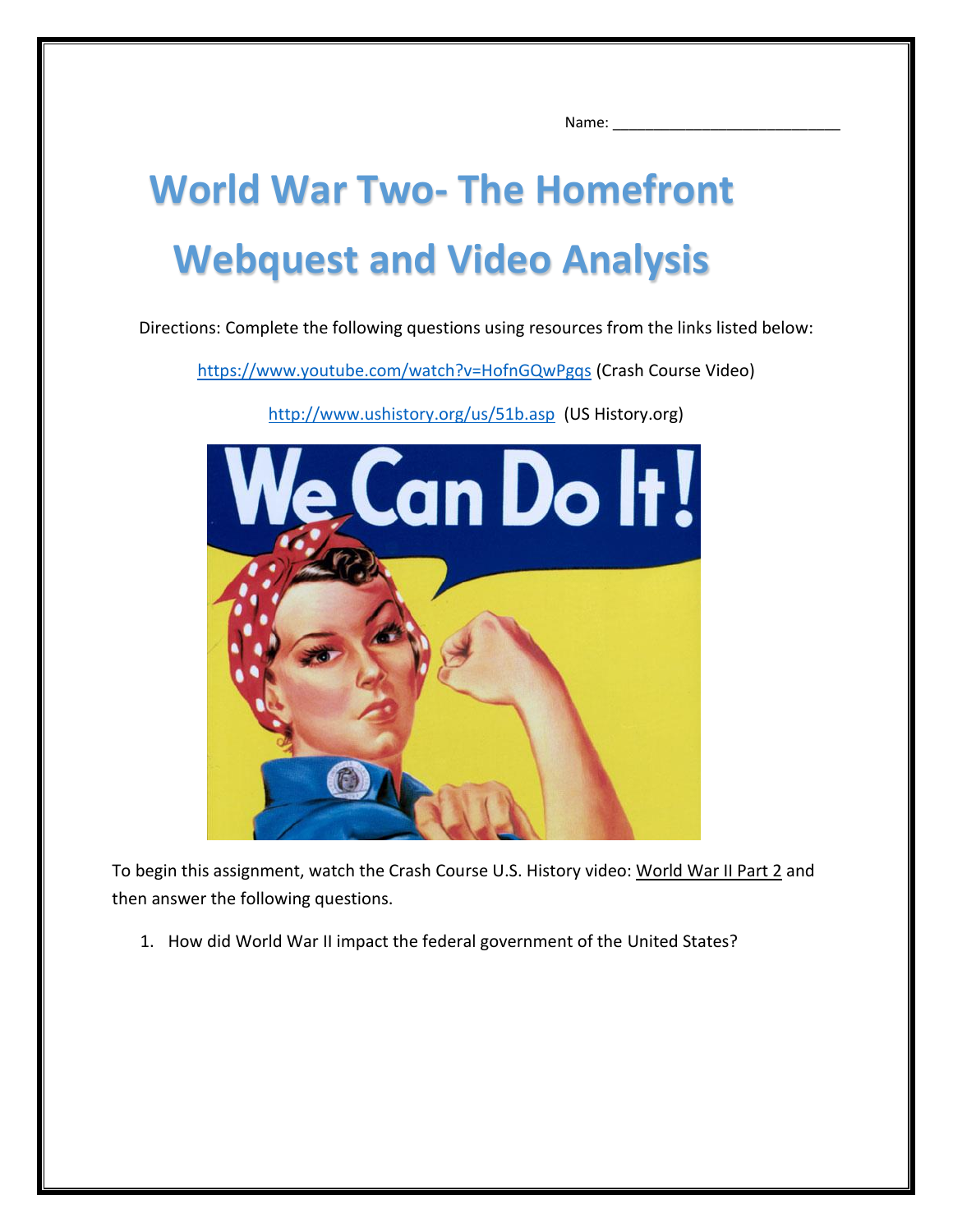- 2. Why was it not possible to buy a brand new 1942 model vehicle in the United States?
- 3. How did World War II impact the unemployment rate?
- 4. By 1944, how had the American economy been kicked into overdrive?
- 5. Why did the American economy see such a jump in productivity?
- 6. How did the federal government afford all of this spending?
- 7. How was income tax impacted by World War II?
- 8. Why did big business in the United States experience growth and prosperity during the war?

9. How did the western United States become an industrial center due to World War II?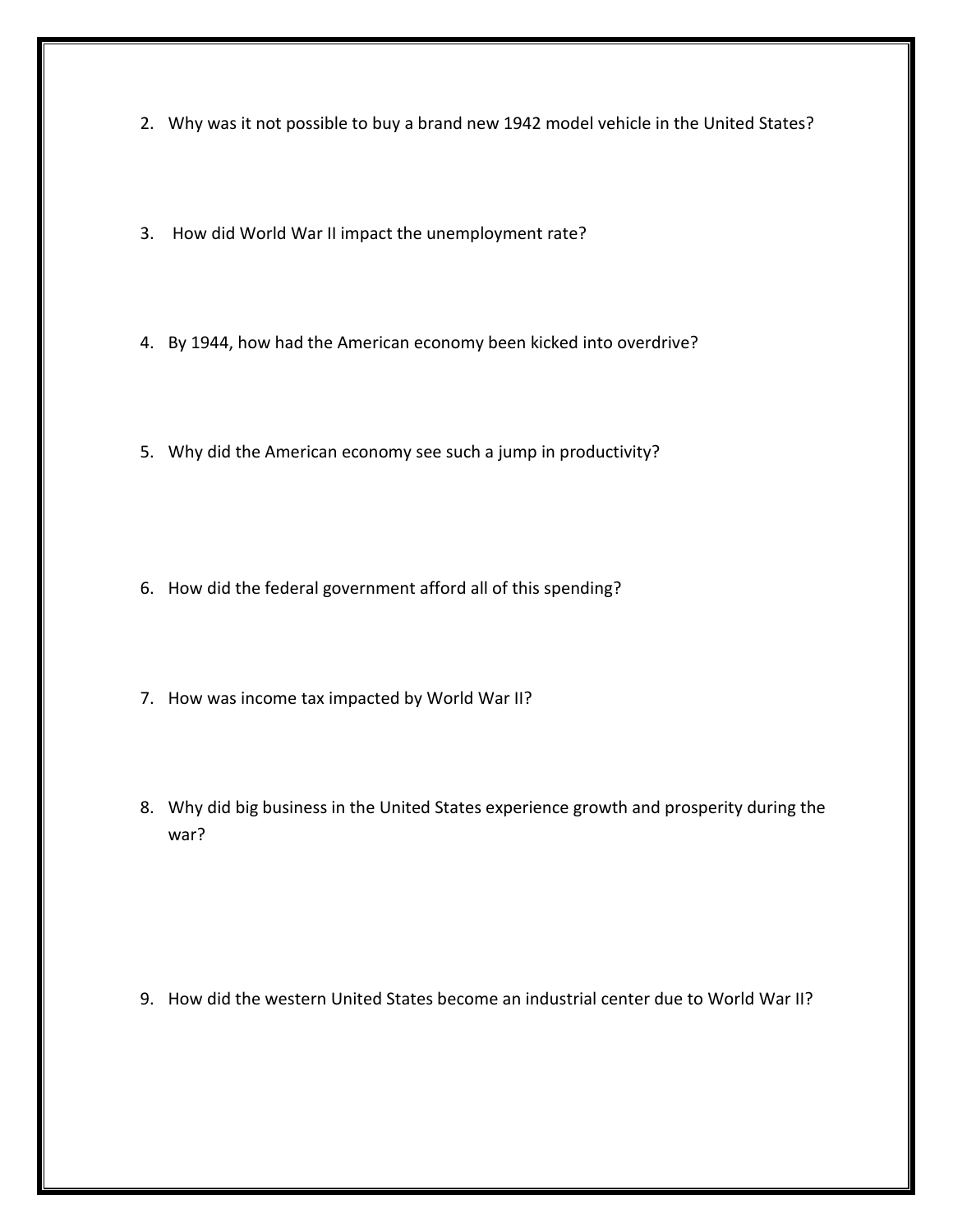10. How were unions impacted by World War II?

11. How did women see a shift in their lifestyles and careers during World War II?

12. What happened to all of these female workers at wars end? What jobs were they expected to go back to?

13. What were FDR's Four Freedoms?

14. What did the National Resources Planning Board plan for the end of the war?

15. What was FDR's proposed Economic Bill of Rights?

16. Why did the Economic Bill of Rights fail to be realized?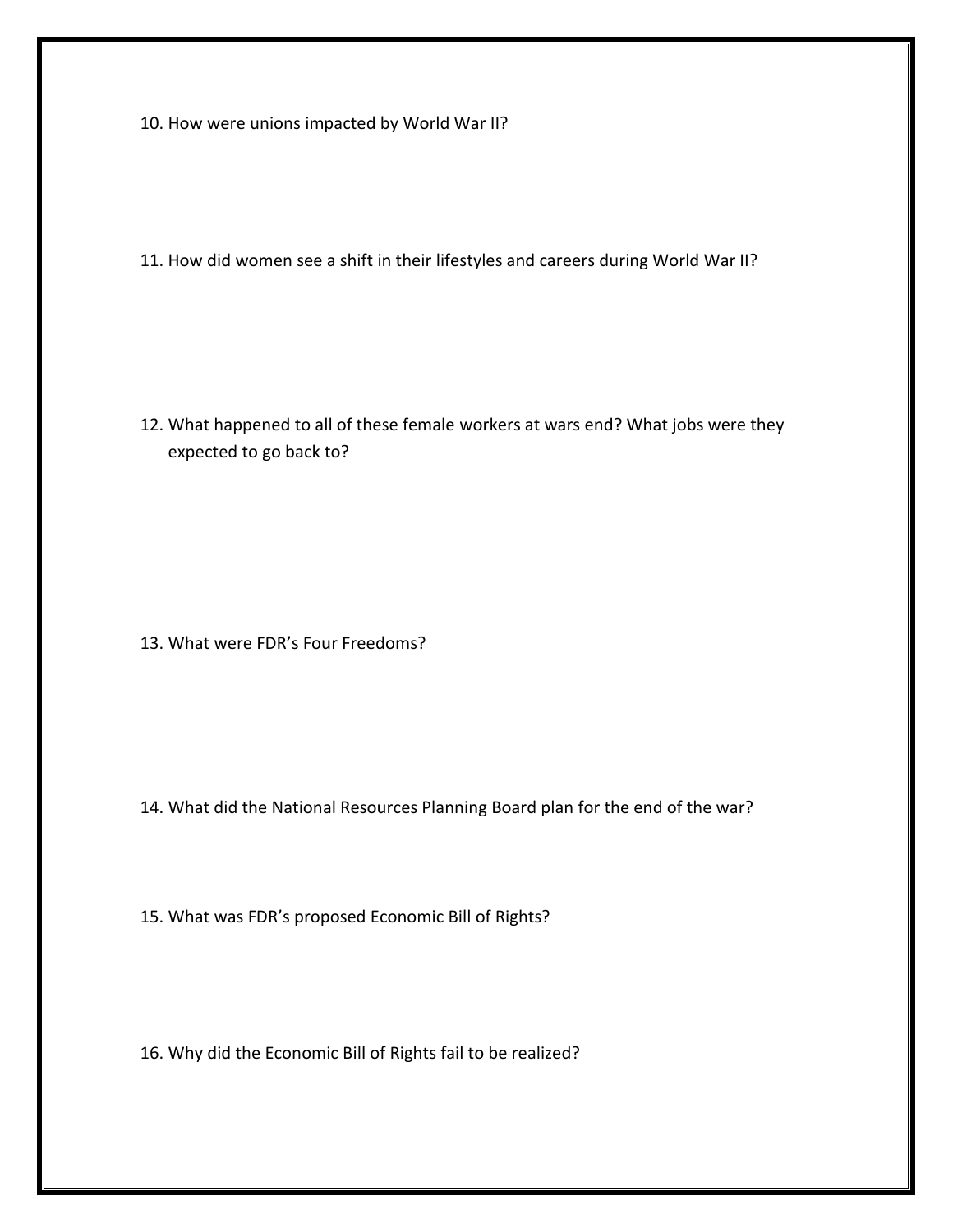- 17. What was the purpose of the G.I. Bill of Rights?
- 18. What opportunity did Henry Luce, the publisher of Time Magazine, believe World War II gave the United States?

19. How did the fight against Nazism reshape the way Americans thought of themselves?

- 20. How was anti-Semitism still prevalent in the United States during the war?
- 21. What was the Bracero program?
- 22. How did American Indians contribute to the war effort? Why did Indian reservations not see the benefits of the wartime economy?
- 23. What was Executive Order 9066?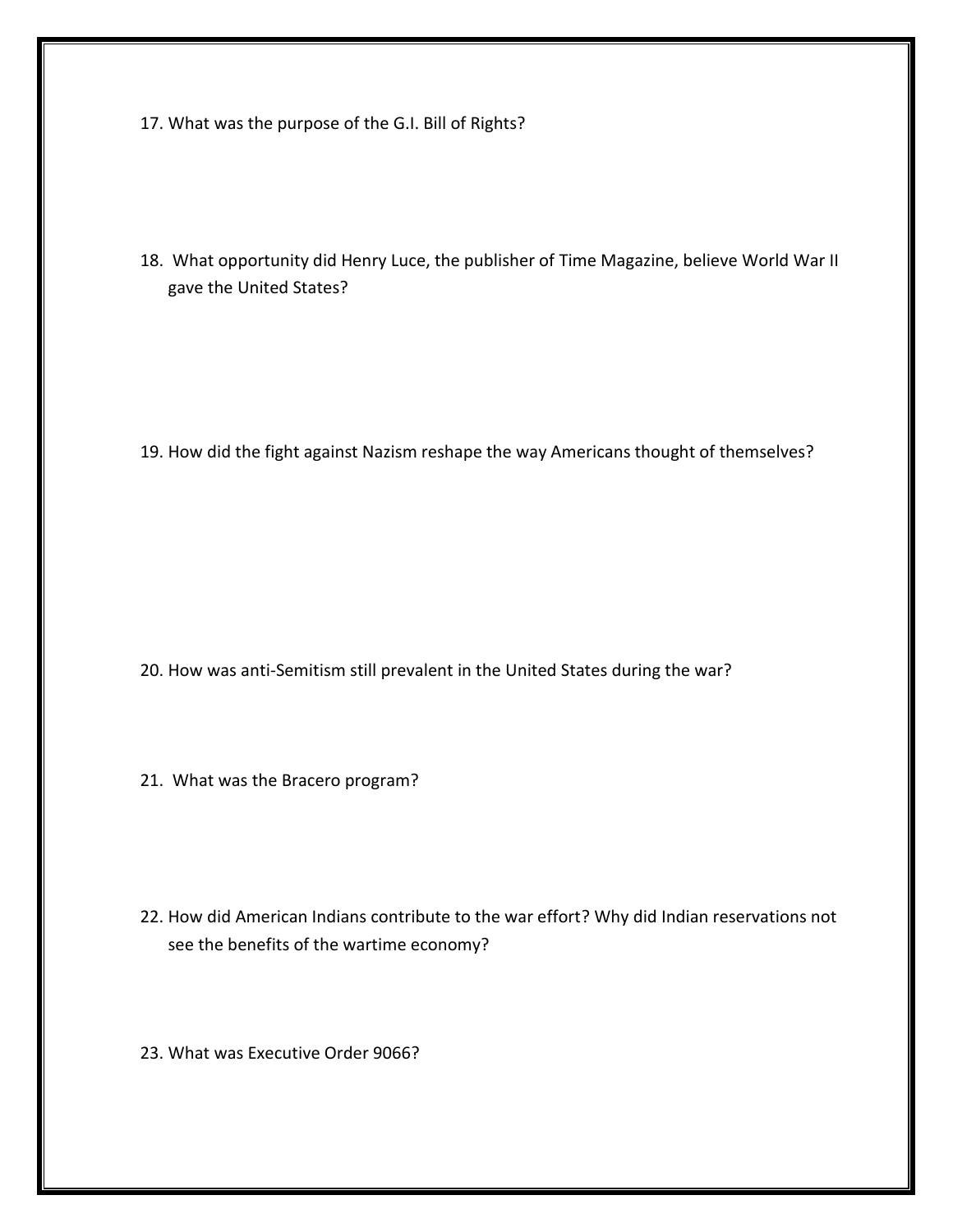24. How many Japanese Americans were sent to internment camps?

25. Which group of Americans experienced the most change during World War II? How so?

26. How did World War II lead to the beginning of the Civil Rights Movement?

27. What was Executive Order 8802?

28. What was the "Double V" battle that African Americans saw themselves fighting for?

29. How did the United States take an active role in planning the post-war world?

30. What did the Allied conferences during and after World War II lay the groundwork for?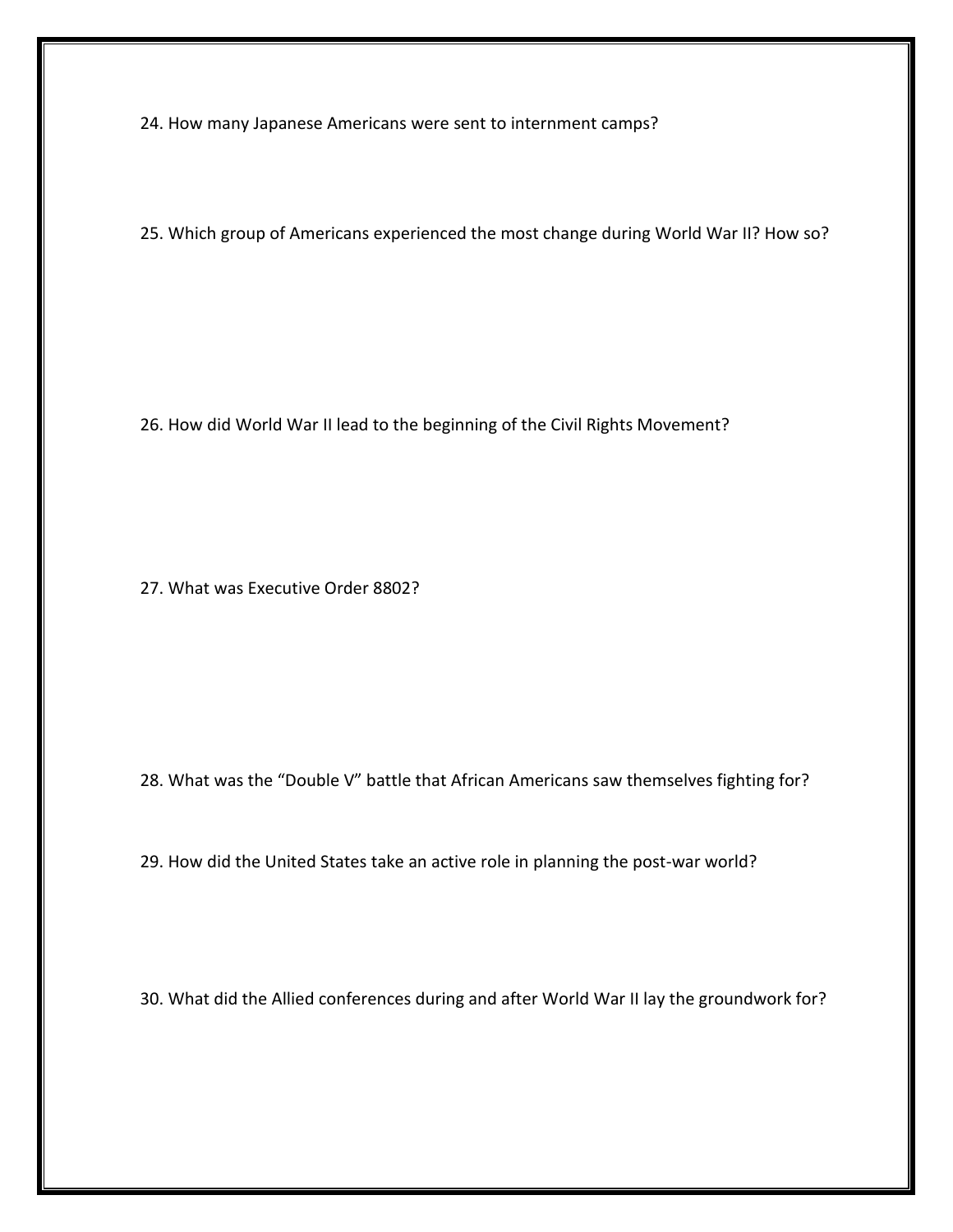31. What was the purpose of the 1944 Bretton Woods conference?

32. What organisation did the Dumbarton Oaks conference establish in 1944? What was the goal of this new organisation?

33. What was the Atlantic Charter?

For the next section of this assignment, proceed to the U.S. History.org website listed on the front page, read the article, and answer the following questions.

34. What factors gave the United States the potential to become the most powerful nation in the world when it entered World War II?

35. How did the size of the U.S. military change during the war?

36. What branches of the military did women serve under?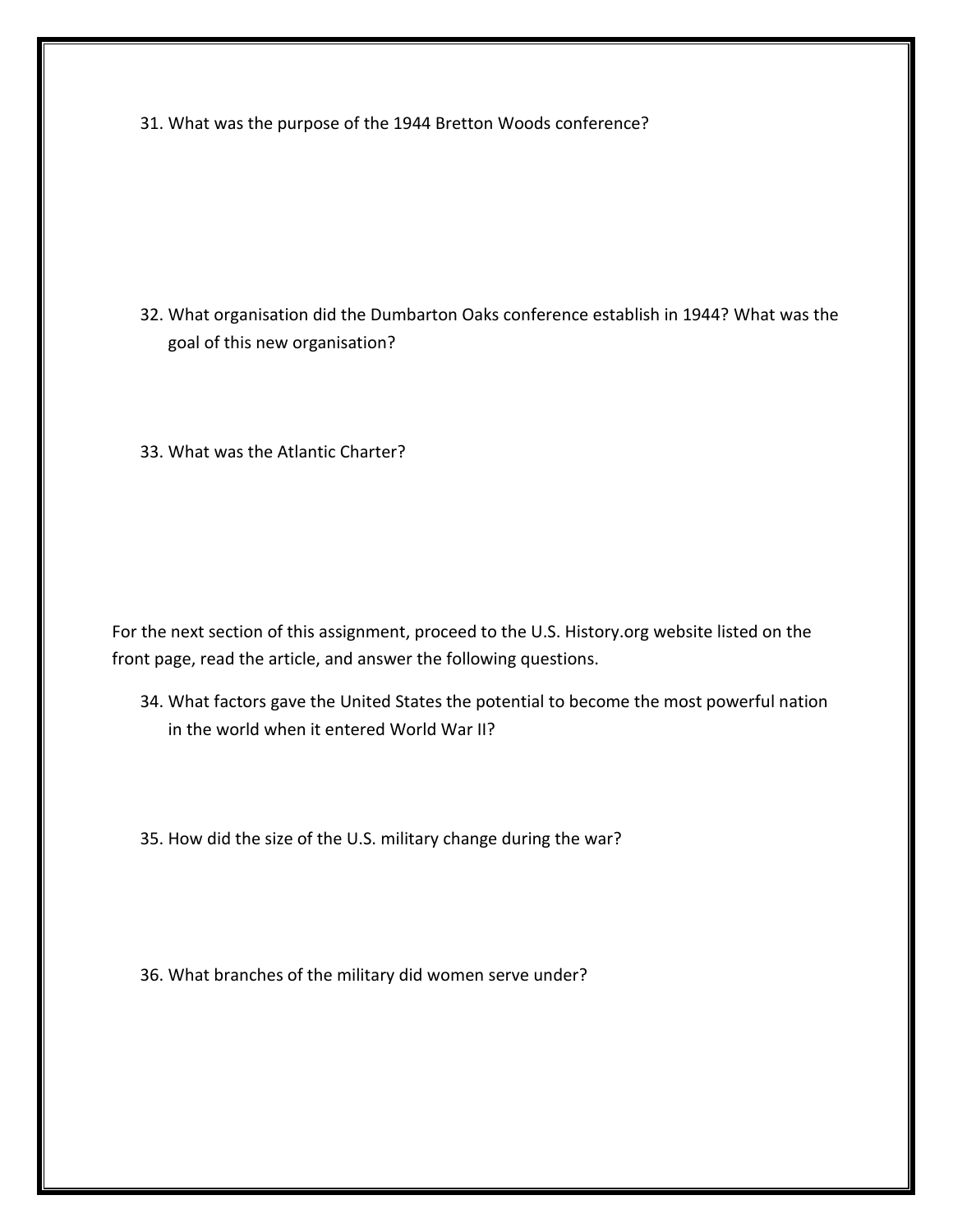37. What program did the U.S. government reintroduce from the First World War?

38. How much did the federal government's workforce expand during the war?

39. How did rationing impact the homefront?

40. Why were the accomplishments of American workers considered miraculous during World War Two?

To complete this assignment, proceed to the following website:

<http://www.ushistory.org/us/51e.asp> , read the article, and answer the following questions.

41. Why were Japanese Americans forced to sell the majority of their possessions prior to be relocated?